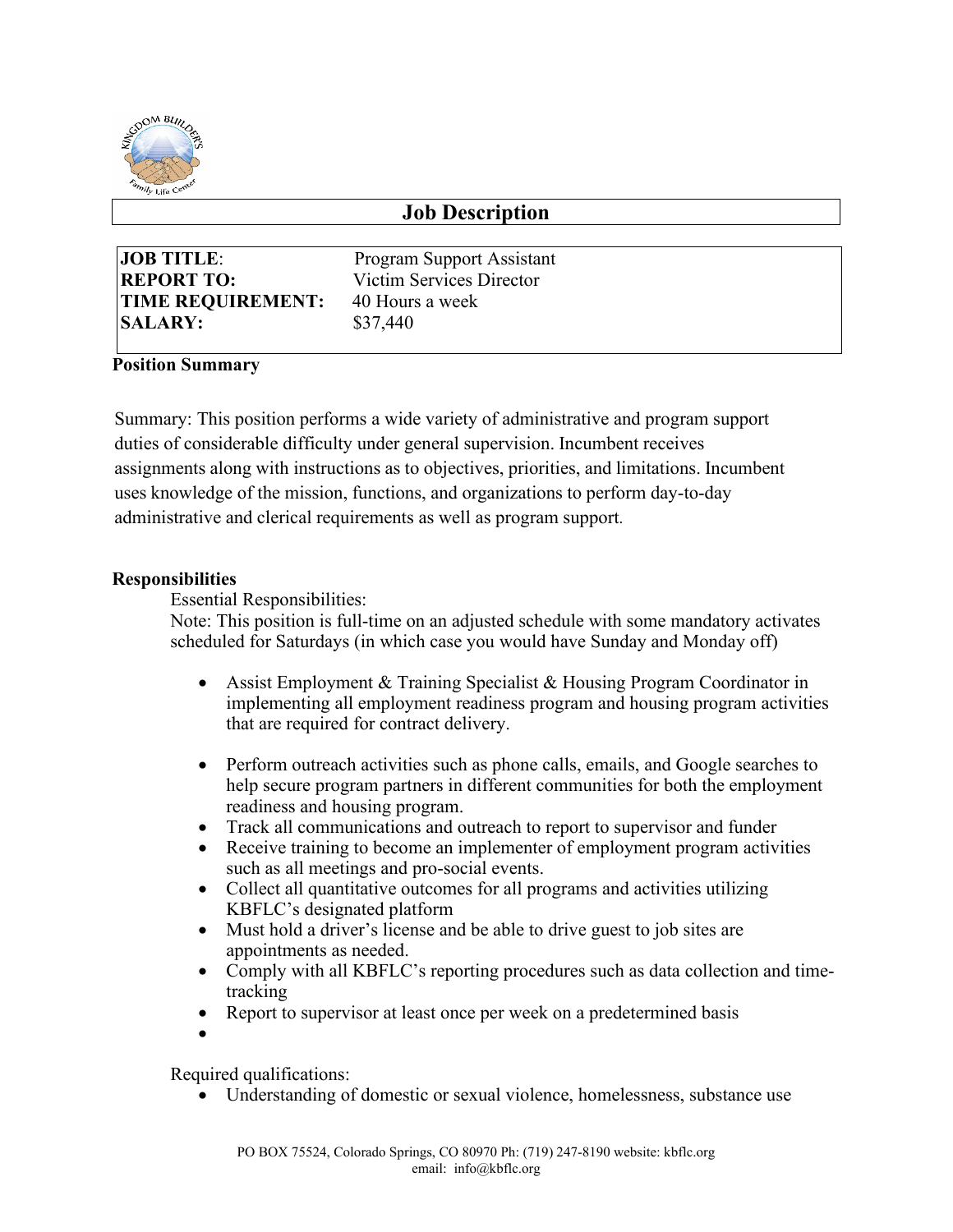prevention and recovery

- Positive and supportive attitude toward all pathways of trauma
- Sensitivity and awareness of the unique needs and stigmas associated with underserved populations
- Excellent organizational, communication, and leadership skills
- Driver's license and reliable transportation
- Must pass a Background check

Preferred qualifications:

Personal experience in trauma Experience working successfully with young adults Experience working successfully with people with substance use disorders Experience working successfully with diverse communities Previous training and certification in trauma-informed response, cultural competency, and peer education Bilingual (Spanish/English)

Physical demands and work environment: Occasionally required to stand Occasionally required to walk Occasionally required to sit Frequently required to utilize hand and finger dexterity Continually required to talk or hear The employee must occasionally lift and /or move more than 10 pounds

People in recovery from trauma, encouraged to apply.

Diverse candidates encouraged to apply.

#### **Guest Services**

- Treat everyone with respect, dignity, and empathy.
- Keep all client information confidential as directed by the client. OTHER
- Commit to KBFLC's organizational mission, vision, and operating philosophy of Trauma Informed Care.
- Attend program, department, and agency staff and other relevant meetings and trainings as required.
- Regular attendance and punctuality is a requirement of this position.

A professional and courteous manner and an ability to work harmoniously with other employees, clients and the generalpublic.

Follow agency personnel and safety procedures.

## **QUALIFICATIONS AND REQUIREMENTS**:

- To perform this job successfully, an individual must be able to perform each essential duty satisfactorily. The requirements listed below are representative of the knowledge, skill, and/or ability required.
- Reasonable accommodations may be made to enable individuals with disabilities to